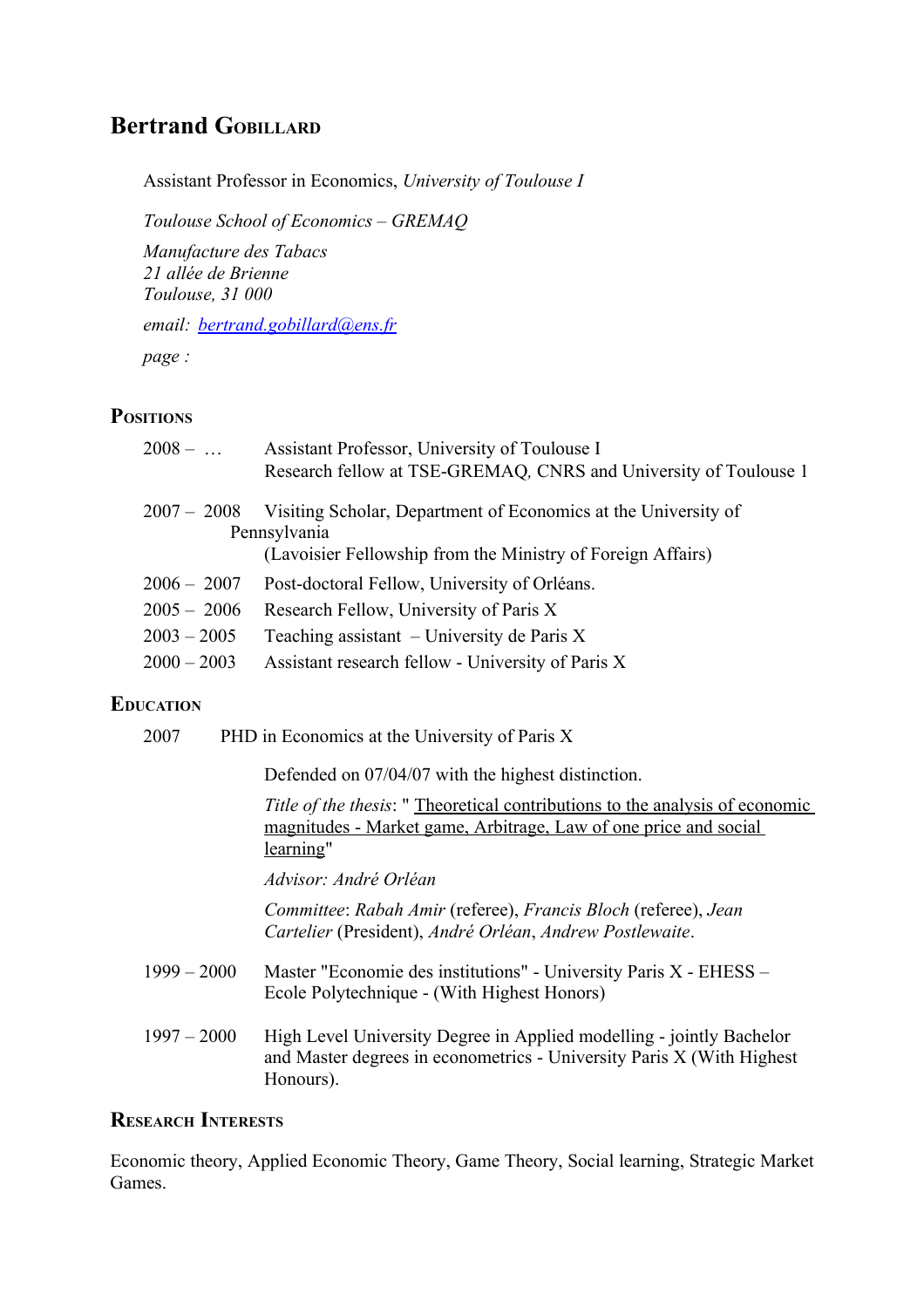### **WORKING PAPERS**

*Money, Equilibrium and Trade*, joint with Régis Breton, July 2007, (in progress, last version, September 2008).

We analyse the conditions for existence of an equilibrium featuring trade in strategic market games and highlight the role played by the monetary structure of trade as a way of modifying the terms of competitions which might favour trade in equilibrium.

#### *Market liquidity and the law of one price*, March 2005 (revised version, 2008).

We show that, for the existence of equilibria featuring price dispersion in market games with multiple trading-posts, that competition is imperfect is not sufficient and highlight the role played by the levels of liquidity of the markets.

#### *Walras allocations with imperfect competition and market segmentation*, April 2008.

We consider the effect of market segmentation in an general equilibrium model with imperfect competition and provide strategic foundations for Walrasian allocations when markets are segmented.

### *Robustness of equilibrium price dispersion in finite market games*, joint with Régis Breton, 2006 – revised 2007 (under revision for the *Journal of Economic Theory*).

We propose an approach to selecting equilibrium allocations in strategic market games based on the idea that they should be robust to the introduction of arbitrarily small transactions costs. It is shown that, in market games with multiple tradingposts, equilibrium price dispersion is not a robust property and the set of robust equilibrium allocations does not depend on the market structure.

### *How large should you be in a market? Understanding price dispersion when trade are costless and fragmented*, June 2005 (revised version, December 2007).

We investigate the analysis of Cournot market games with trade fragmentation and qualify the role played by liquidity constraints in the existence of unprofitable arbitrage opportunities and equilibrium price dispersion. It is distinguished between barter and monetary economics and convergence to the law of one price when the number of agents grows is stated in the presence of liquidity constraints.

### *Robust and Non-robust equilibria in a strategic market game*, July 2007, joint with Regis Breton.

We illustrate an approach of restricting the set of equilibria in a strategic market game, based on the idea that equilibria should be robust to arbitrarily small transactions costs. Existence and Unicity of robust equilibrium allocations with trade are discussed.

# **WORKING PROGRESS**

*On wash-sales and the difference between allocative and Nash equivalence in market games*, August 2005*.* 

*Social learning with lack of information*, 2005.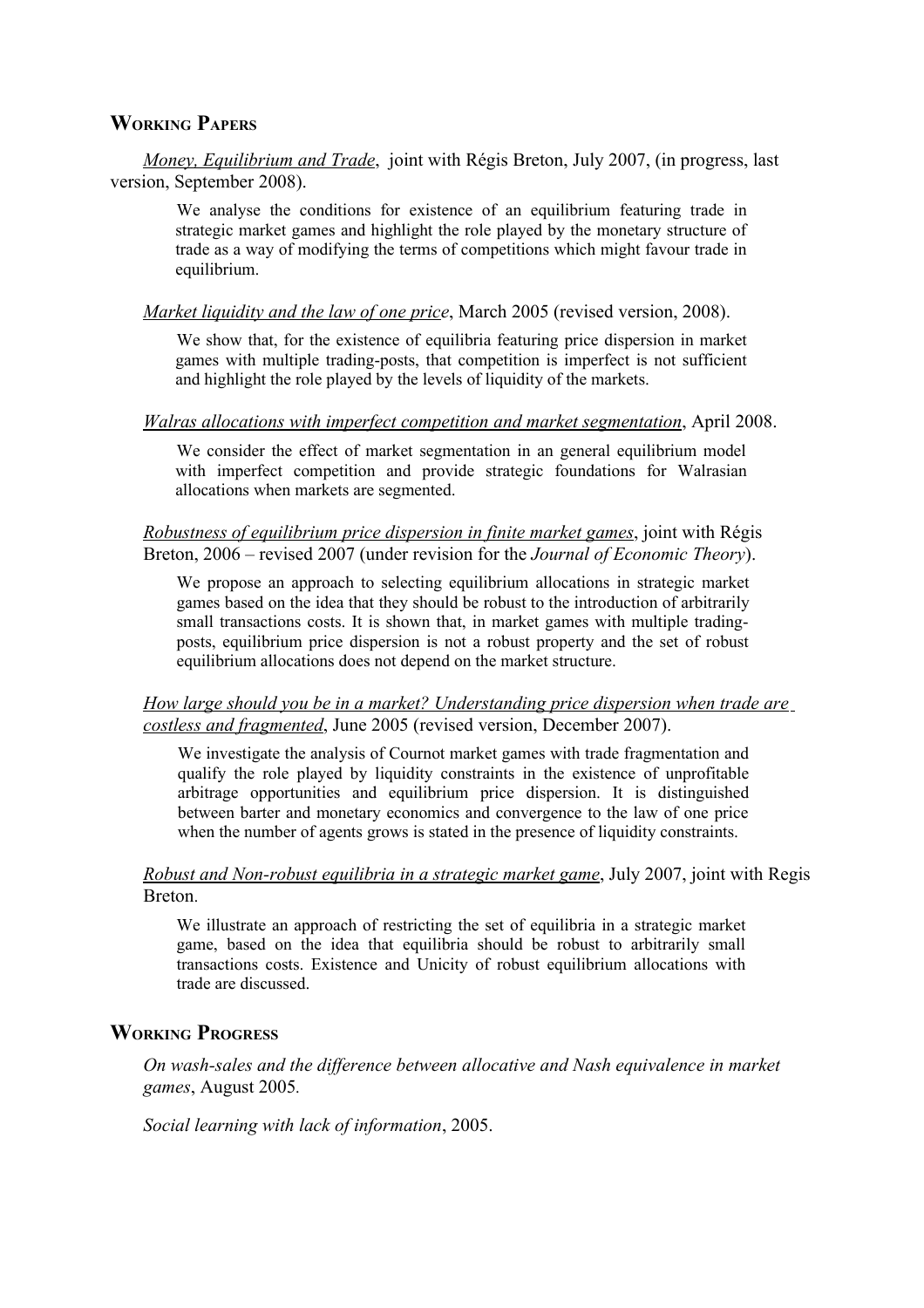# **WORKING PAPERS AND WORKING PROGRESS (IN FRENCH)**

*(In-)efficient social learning when information is incomplete*, 2004, (revised 2006)

*Between efficient and slow social learning,* February 2002 *(*revised May 2006*).*

*From Walras to Grossman-Stiglitz*, march 2003 (revised May 2006)*.*

*Imperfect competition and Robustness of equilibrium in market games*, 2006, (Joint with Régis Breton).

*Arbitrage and the law of one price in market games*, in French, September 2005*.*

*Social learning with incomplete observation and partial information,* in French, 2005*.* 

# **CONFERENCES, SEMINARS**

Congress of the French Association of Economics (2008, 2006, 2005)

External Lunch Seminar, University of Cergy-Pontoise (2008)

Exchange Workshop in Economic Theory - University Paris X (2007)

Symposium on Banking and Monetary Economics (2007, 2006, 2005, 2004, 2003)

International conference on game theory, SUNY – Stony Brook (2006, 2005)

WG Competition - EconomiX - University Paris X (2006)

WG Theorical Economics, Lunch Seminar - PSE (2006)

External Seminar of LEO (2006)

Lunch Séminar - EconomiX (2005)

SeMInI - FORUM - University Paris X (2005, 2003, 2002)

Workshop "Internationl Financial crises" (2004)

First Workxhop "Regards Croisés" - "Mieux comprendre la valorisation des titres sur les places financières: Regards croisés en sciences sociales" (2004)

15th Annual meeting on Socio-Economics (2003)

8<sup>th</sup> Annual Workshop on Economics with heterogeneous interacting agents (2003)

5<sup>th</sup> Annual Conference of the association of heterodox economics (2003)

4 th Workshop «Money and Markets» (2003)

SeMInI - FORUM - University Paris X (2003)

Third Workshop «Microfundations of Money»- GDR «Monetary and Financial Economics » (2002)

Summer School "Cognitive Economics" (2001)